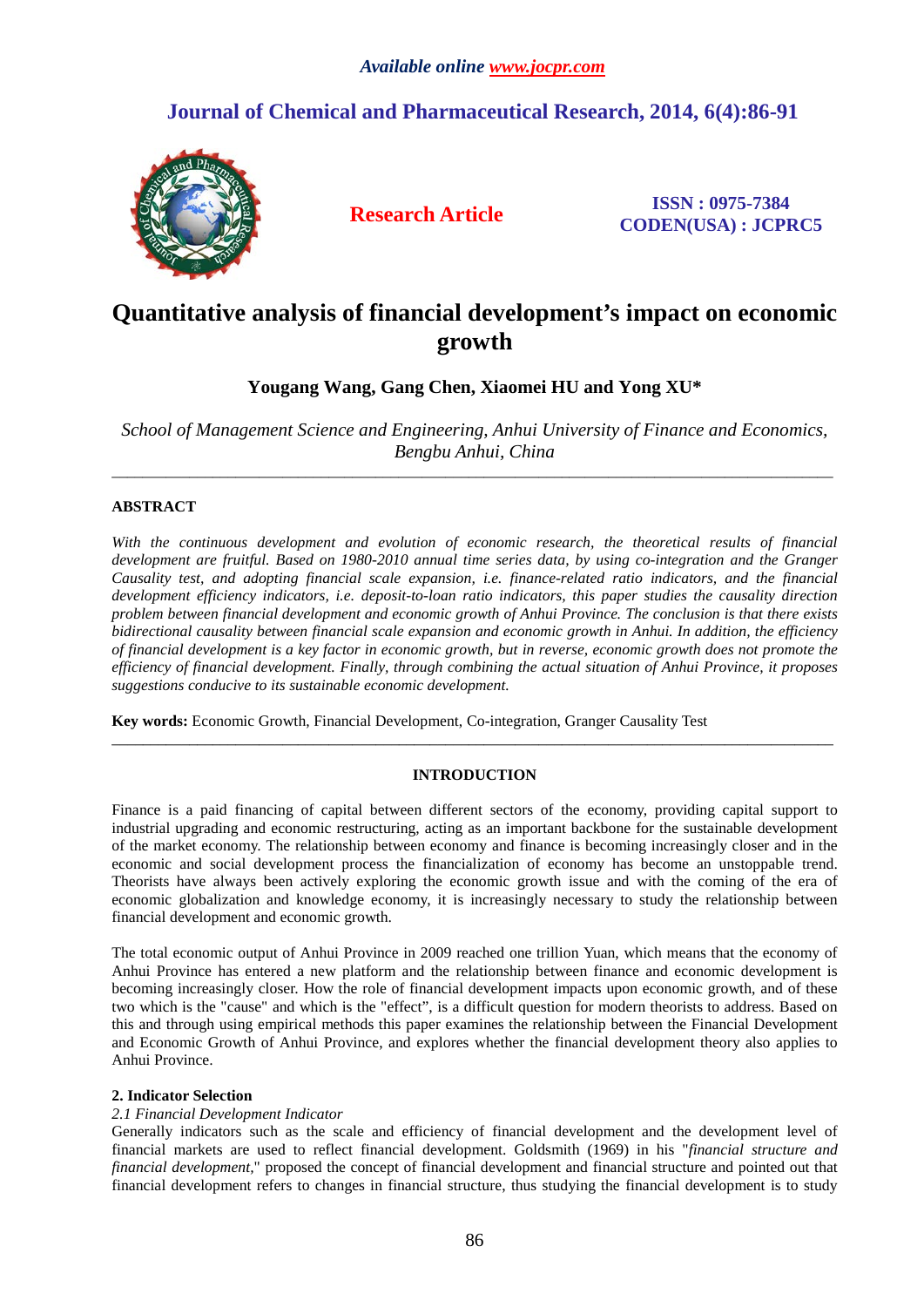the changing process and trend of financial structure.

He creatively put forward the stock and flow indicators to measure a country's financial structure and the level of financial development, the most important of which is FIR (Financial Interrelations Ratio), the ratio of existing total financial assets (with double counting parts) to national wealth (total physical assets plus net foreign assets) at a certain point in time, usually simplified as the ratio of total financial assets to nominal GDP. Due to the relative lack of financial information relating to Anhui, it is difficult to get data of all financial assets, so this paper selects the deposit and loan balances of financial institutions as a measure of financial assets, and defines financial-related rate as the ratio of total deposit and loan balances of all financial institutions to GDP.

*\_\_\_\_\_\_\_\_\_\_\_\_\_\_\_\_\_\_\_\_\_\_\_\_\_\_\_\_\_\_\_\_\_\_\_\_\_\_\_\_\_\_\_\_\_\_\_\_\_\_\_\_\_\_\_\_\_\_\_\_\_\_\_\_\_\_\_\_\_\_\_\_\_\_\_\_\_*

In addition, selects the deposit-to-loan ratio indicator SLR as the efficiency indicator of financial development. Deposit-to-loan ratio describes the efficiency that financial intermediaries transform deposits into loans. In fact, it is the financial intermediary efficiency indicator, but the scale of Anhui's stock market is smaller, so this paper thinks that the deposit-to-loan ratio can better describe financial development efficiency changes.

#### *2.2 Economic Growth Indicator*

Per Capita GDP is a highly frequently used statistical indicator, and its growth has internal law, different from selecting the GDP growth rate as typical representative of the economic growth with experience analysis. This paper selects the per capita real GDP growth rate IRGDP as an indicator to measure economic growth; all of the years use the Price Index of 1978 for pricing, so that both the interference of human capital and the affect of the price can be excluded. The specific data of Anhui Province is shown in Table 1.

| Year | RGDP(Yuan) | $IRGDP(\% )$ | $FIR(\%)$ | $SLR(\% )$ |
|------|------------|--------------|-----------|------------|
| 1980 | 291.00     | 108.58       | 77.50     | 161.50     |
| 1981 | 346.00     | 118.90       | 75.80     | 163.50     |
| 1982 | 375.00     | 108.38       | 75.10     | 167.70     |
| 1983 | 428.00     | 114.13       | 71.10     | 195.30     |
| 1984 | 523.00     | 122.20       | 75.00     | 195.50     |
| 1985 | 646.00     | 123.52       | 74.60     | 170.00     |
| 1986 | 738.00     | 114.24       | 92.50     | 141.50     |
| 1987 | 842.00     | 114.09       | 86.90     | 168.00     |
| 1988 | 1026.00    | 121.85       | 98.80     | 167.80     |
| 1989 | 1136.00    | 110.72       | 103.00    | 159.30     |
| 1990 | 1182.40    | 104.08       | 95.90     | 159.20     |
| 1991 | 1164.40    | 98.48        | 95.80     | 154.80     |
| 1992 | 1389.60    | 119.34       | 112.40    | 152.00     |
| 1993 | 1785.29    | 128.48       | 144.30    | 141.30     |
| 1994 | 2254.44    | 126.28       | 145.30    | 141.20     |
| 1995 | 3069.70    | 136.16       | 134.70    | 135.10     |
| 1996 | 3524.10    | 114.80       | 125.60    | 124.50     |
| 1997 | 3928.90    | 111.49       | 119.30    | 115.10     |
| 1998 | 4235.44    | 107.80       | 126.50    | 108.00     |
| 1999 | 4495.84    | 106.15       | 135.20    | 111.90     |
| 2000 | 4780.00    | 106.32       | 148.20    | 107.40     |
| 2001 | 5312.90    | 111.15       | 150.20    | 99.70      |
| 2002 | 5736.00    | 107.96       | 160.30    | 96.00      |
| 2003 | 6455.00    | 112.53       | 167.60    | 89.60      |
| 2004 | 7768.00    | 120.34       | 179.80    | 85.30      |
| 2005 | 8675.00    | 111.68       | 190.40    | 80.50      |
| 2006 | 10055.00   | 115.91       | 185.90    | 77.30      |
| 2007 | 12045.00   | 119.79       | 191.80    | 72.00      |
| 2008 | 14485.00   | 120.26       | 199.50    | 72.30      |
| 2009 | 16407.66   | 113.27       | 196.20    | 71.90      |
| 2010 | 20888.00   | 127.31       | 194.40    | 67.40      |

**Table 1 Data of Economic Growth and Financial Development in Anhui Province(1978=100)**

*Source: data in the table are from China Statistical Yearbook, China Financial Yearbook and Statistical Yearbook of Anhui Province, and from conversion.*

#### **3. Empirical Test Results**

#### 3.1Unit Root Test

Almost all of the macroeconomic variables which signify absolute indicators are non-stationary and have time trends, therefore usually stationary tests on the variables must be performed before the co-integration test and only in the condition that variables are stable at order t  $(I(t))$ , then the co-integration analysis can be made. Adopting the commonly used test statistics ADF to test the stationary of variables: per capita real GDP growth rate IRGDP, financial-related rate FIR, deposit-to-loan ratio SLR. The specific test results are shown in Table 2.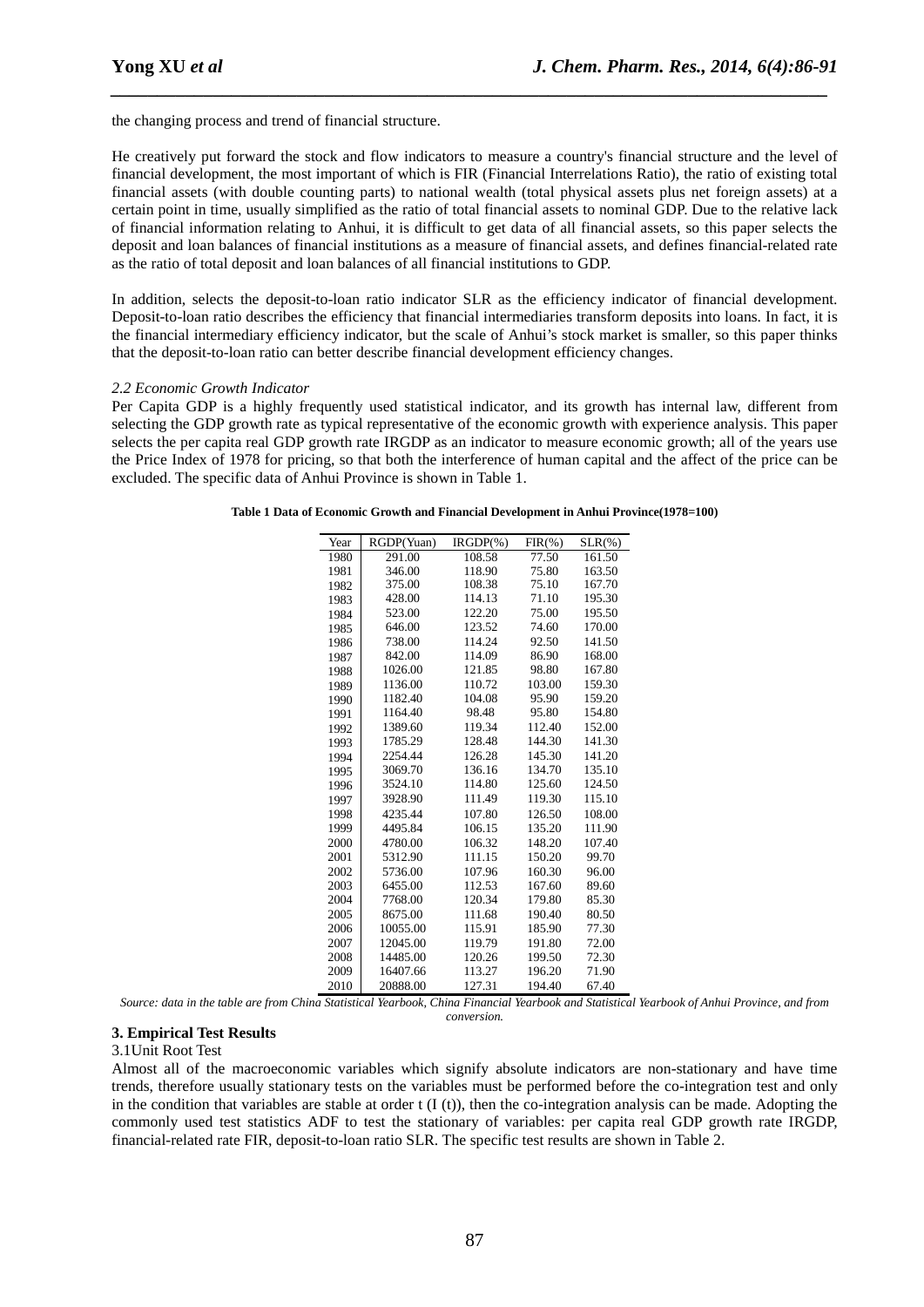| Variables         | <b>ADF</b> Test Statistic | (c,t,k)   | 1% critical value | 5% critical value | 10% critical value | Stationary |
|-------------------|---------------------------|-----------|-------------------|-------------------|--------------------|------------|
| <b>IRGDP</b>      | $-2.851$                  | (c, 0, 1) | $-4.308$          | $-3.573$          | $-3.220$           | No         |
| <b>FIR</b>        | $-0.249$                  | (0.0, 0)  | $-3.666$          | $-2.962$          | $-2.620$           | No         |
| <b>SLR</b>        | $-1.576$                  | (0.0, 0)  | $-2.642$          | $-1.952$          | $-1.622$           | No         |
| $\triangle$ IRGDP | $-4.428$                  | (0.0, 0)  | $-2.645$          | $-1.953$          | $-1.622$           | Yes        |
| $\triangle$ FIR   | $-3.787$                  | (0.0, 0)  | $-2.645$          | $-1.953$          | $-1.622$           | Yes        |
| ∆SLR              | $-4.616$                  | (0.0.0)   | $-2.645$          | $-1.953$          | $-1.622$           | Yes        |

#### **Table 2 Unit Root Test Result of Variables**

*\_\_\_\_\_\_\_\_\_\_\_\_\_\_\_\_\_\_\_\_\_\_\_\_\_\_\_\_\_\_\_\_\_\_\_\_\_\_\_\_\_\_\_\_\_\_\_\_\_\_\_\_\_\_\_\_\_\_\_\_\_\_\_\_\_\_\_\_\_\_\_\_\_\_\_\_\_*

*Note: c and t mean with constant term and trend term, k is the lag intervals for endogenous, ∆ represents first order difference of a variable, the sample interval is 1980-2010.*

It can be seen from Table 2 that in the original sequence level none of the test results rejected the unit root hypothesis, thus indicating that the variables IRGDP, FIR, SLR are all non-stationary time series and have a time trend. But the first differences of all of the variables reject the unit root assumption, which shows that the differential variables are stationary. Thus, we believe that these three variables above are integrated of order one, that is I (1). Therefore, for these non-stationary economic variables, we cannot use a traditional linear regression analysis method to examine the correlation between them, but should use the co-integration method to test and analyze.

### *3.2 Co-integration Test*

If there is a smooth linear combination in a group of non-stationary time series i.e. the combination does not have a stochastic trend, then the group of series is co-integrated, and the linear combination is called a co-integration equation, indicating a long-term equilibrium relationship. There are a variety of kinds of methods in a co-integration test. This paper uses the Johansen co-integration test to examine the co-integration relationship between variables. Because during the unit root test we already know that all of the variables are integrated of order one, the test of the co-integration relationship between the variables can be done directly. The test results are shown in Table 3.

#### **Table 3 Co-integration Test Result**

| Number of co-integration vectors under original hypothesis | Eigen value | <b>Trace Statistics</b> | 5% Significance Level | 1%<br>Significance<br>Level |
|------------------------------------------------------------|-------------|-------------------------|-----------------------|-----------------------------|
|                                                            | 0.635581    | 42.97516                | 29.68                 | 36.65                       |
| $\leq=$ $1$                                                | 0.375467    | 13.70109                | 15.41                 | 20.04                       |
| $\leq=2$                                                   | 0.001699    | 0.049309                | 3.76                  | 6.65                        |

Draw the corresponding co-integration equation:  $IRGDP = 7.056263FIR + 7.472549SLR - 1989.005$ (19.0989) (20.2676)

Table 3 shows that there exists a co-integration vector between variables, that is, no matter how they form a combination, there is a long-term relationship among the finance-related rate, deposit-to-loan ratio and per capita real GDP growth rate. From the corresponding co-integration equation, it can be seen that there is a positive correlation between the finance-related rate and IRGDP, for every one percent increase of finance-related rate, IRGDP will increase 7.056263 percent; there is also a positive correlation between deposit-to-loan rate and IRGDP, and for every one percent increase of deposit-to-loan rate, IRGDP will increase 7.472549 percent. However, a co-integration relationship can only show that there exits at least a one-way causal relationship between variables, being unable to explain what is cause or what is effect or reciprocal causation, we need to further test the causal direction between Anhui's financial development and economic growth.

#### *3.3 Granger Causality Test*

About the causal direction test between Anhui's financial development and economic growth, that isto judge which is the cause and which is the effect, we use the Granger causality test method under non-stationary series to analyze and test. The Granger causality test was first put forward by the famous American econometrician C. W. Granger in 1969 and further developed by Hendry and Richard. Under the time series, the Granger causality test examines whether there is a causal relationship between the two economic variables, x and Y.

Determined by the following definitions: under the condition that contains the past information of variables x, Y, if the forecast effect of Y after plus the x lag variable is better than that separately predicted by the past information of Y, i.e. the variable x will help significantly improve the prediction accuracy of Y, then the variable x can lead to variable Y, and there exists a causal relationship between the two. There is a difference between Granger causality and philosophical causal relationship, if we say "x is a Granger cause of Y", it only indicates that x contains efficient information for forecasting Y. In fact, the official name of "Granger causality" should be "Granger non-causality",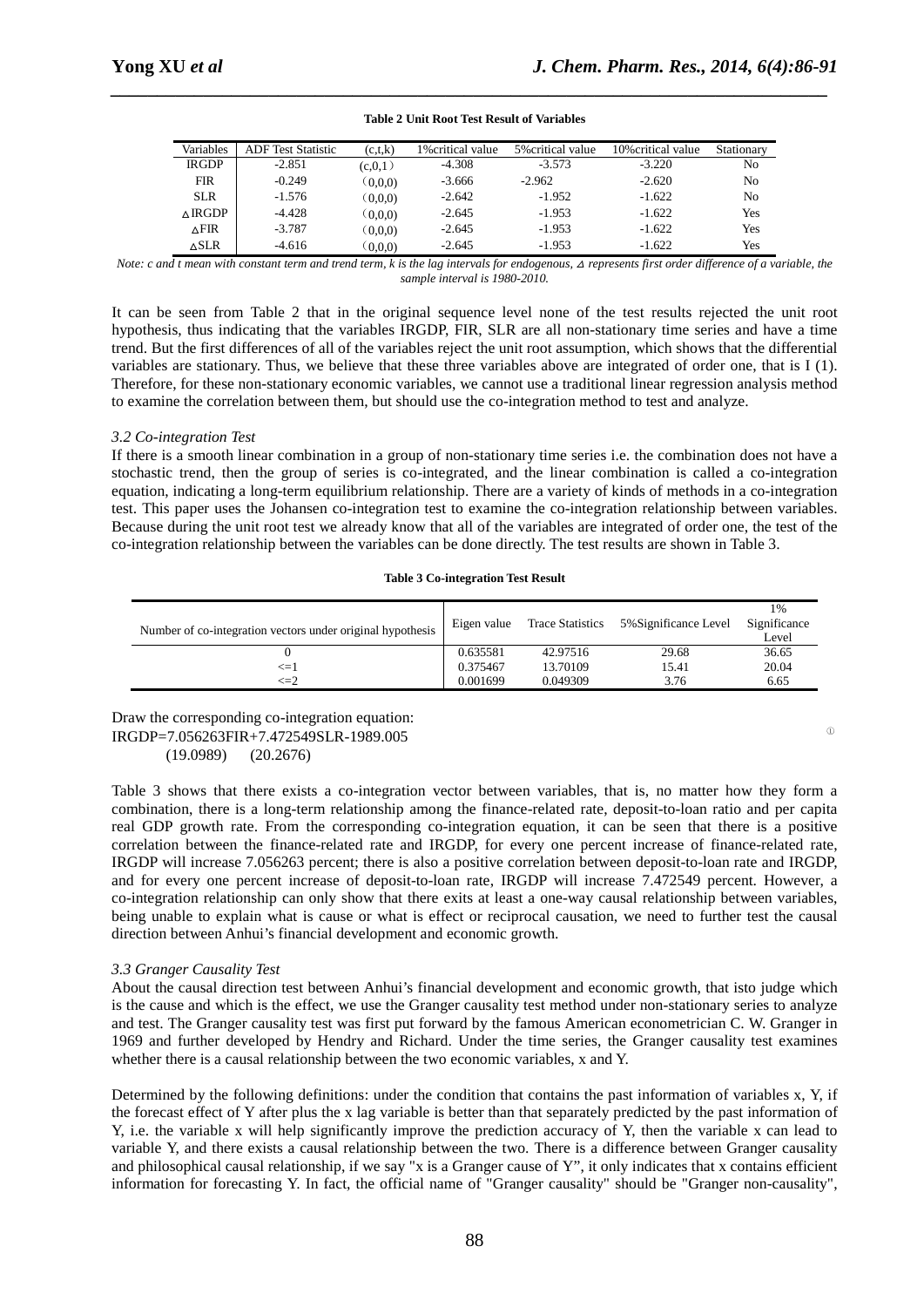because the original assumptions of the Granger causality test is that X does not have Granger causal relationship towards Y. Granger causality test type and null hypothesis that x does not have Granger causality to Yt are as follows:

*\_\_\_\_\_\_\_\_\_\_\_\_\_\_\_\_\_\_\_\_\_\_\_\_\_\_\_\_\_\_\_\_\_\_\_\_\_\_\_\_\_\_\_\_\_\_\_\_\_\_\_\_\_\_\_\_\_\_\_\_\_\_\_\_\_\_\_\_\_\_\_\_\_\_\_\_\_*

$$
Y_{t} = \sum_{i=1}^{k} a_{i} Y_{t-i} + \sum_{i=1}^{k} \beta_{i} X_{t-i} + U_{it}
$$
  

$$
H_{0} \cdot \beta_{1} = \beta_{2} = ... = \beta_{k} = 0
$$

Obviously, if in the test the regression parameter estimates of Xl's lagged variable are all non-significant, the above assumptions cannot be rejected; on the contrary, if the regression parameter estimate of any lagged variable of x is significant, the conclusion should be that xl has Granger causality to Yl. The above test can be done by statistic F.

$$
\mathbf{F} = \frac{(SSE_r - SSE_u)/k}{SSE_u/(T - 2k)}
$$

Among them, *SSE*, represents the residual sum of squares of model after being imposed constraint conditions (zero assumption).  $SSE_{u}$  represents the residual sum of squares of model without imposing constraint conditions. K represents the maximum lag. T represents the sample size. Under the null hypothesis, the statistic F asymptotically obeys F (k, T—2k) distribution. If the F value calculated by samples falls within the critical value, accept the null hypothesis, i.e.  $X_t$  does not have Granger causality to  $Y_t$ . Based on the above theory, the Granger causality test results are shown in Table 4.

**Table 4 Granger Causality Test Result of Financial Development and Economic Growth of Anhui during 1980—2010**

| Original Hypothesis              | Number of Observed Value | Statistic F | P Value | Conclusion |
|----------------------------------|--------------------------|-------------|---------|------------|
| IRGDP does not Granger Cause FIR | 23                       | 30.4372     | 0.00026 | Refuse     |
| FIR does not Granger Cause IRGDP | 23                       | 5.19556     | 0.02308 | Refuse     |
| SLR does not Granger Cause FIR   | 23                       | 7.18120     | 0.01358 | Refuse     |
| FIR does not Granger Cause SLR   | 23                       | 2.57348     | 0.13289 | Accept     |
| SLR does not Granger Cause IRGDP | 23                       | 4.45833     | 0.04251 | Refuse     |
| IRGDP does not Granger Cause SLR | 23                       | 3.84206     | 0.05911 | Accept     |

*Note: in this test the lag phase of variablesis 8.*

From Table 4 we know: Granger causality test rejects the hypothesis that FIR is not the Granger cause of IRGDP, IRGDP isn't the Granger cause of FIR, SLR is not the Granger cause of IRGDP and SLR is not the Granger cause of FIR, which shows that there is a reciprocal causation between the finance-related rate and economic growth, that is, there exists a bi-directional causality between Anhui Province's finance-related rate and economic growth. Meanwhile the efficiency of financial intermediaries i.e. efficiency indicator of financial development deposit-to-loan ratio is one of the reasons for economic growth; in addition, deposit-to-loan ratio is also the reason for the changes of finance-related rate.

#### *3.4 Analysis Conclusion of Financial Development's Impact on Economic Growth in Anhui Province*

Based on 31 years since reform and opening, we use the co-integration relationship test and the Granger causality test method to respectively test on the correlation and Granger causality between Anhui's financial development and economic growth. Different from the existing empirical analysis which focuses only on the country analysis and ignores the regional analysis or focuses on region correlation and ignores the causal directionality, this paper not only takes into account that we need be specific to regional studies for the uneven regional development, but also makes in-depth study on the causal directionality of the regional financial development and economic growth, thus having more practical significance. As for the selection of the indicators of financial development, we examined the expansion of scale and changes of efficiency of financial development in Anhui, reflecting the comprehensive features. The conclusion of this study is as follows.

#### *3.4.1 The Result of Co-integration Test*

There is a significant long-term relationship among the finance-related rate, the deposit-to-loan ratio and real per capita GDP growth rate, indicating the close relationship between Anhui's financial development and economic growth, and this relationship is all-round, including the financial scale expansion, the efficiency changes and the development of financial markets.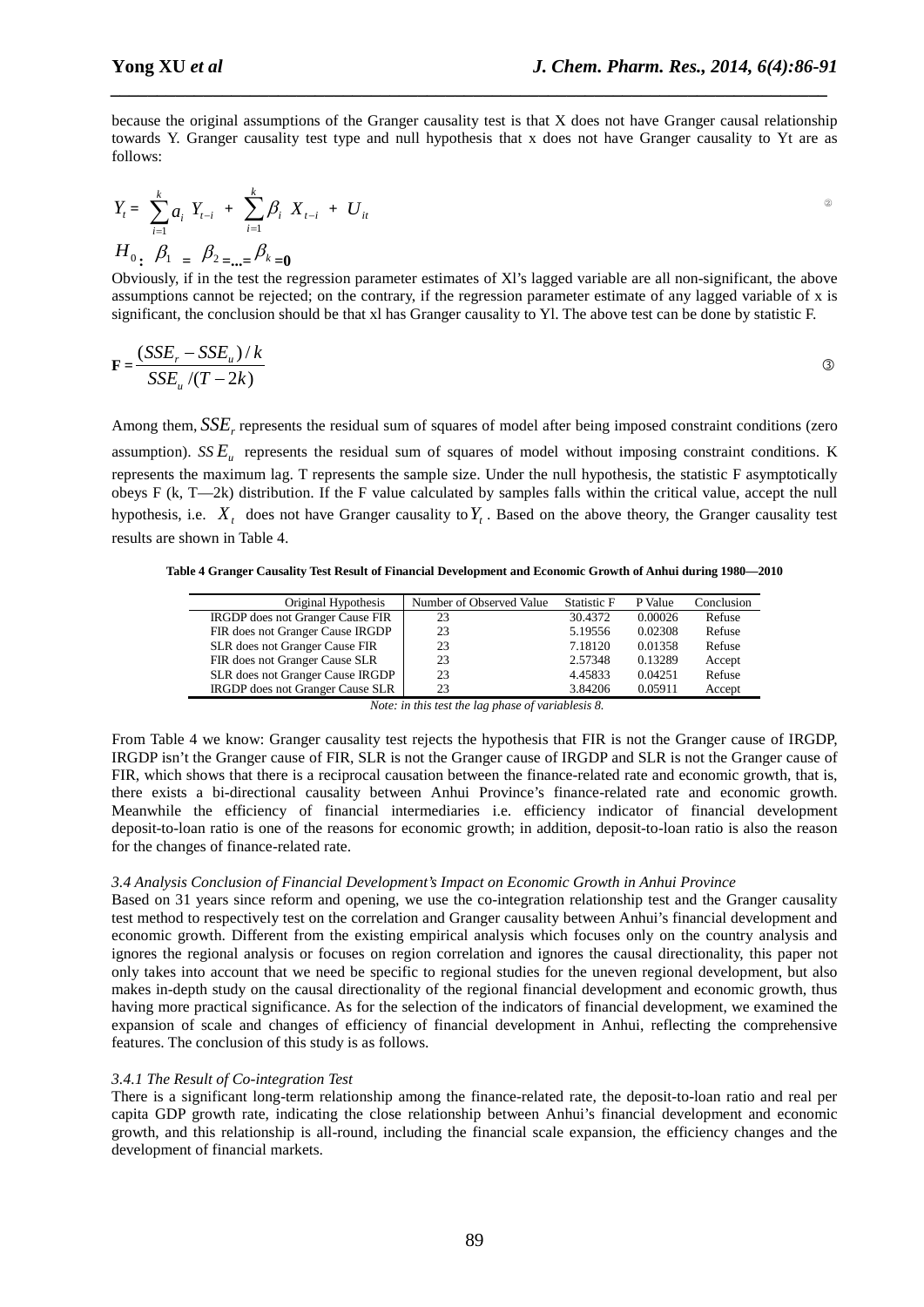## *3.4.2 The Result of Granger Causality Test*

There is bidirectional causal relationship between Anhui's finance-related rate and economic growth, indicating that the scale expansion of Anhui's financial development plays a role in promoting economic growth, in turn, Anhui's economic growth has led to the expansion of the financial scale. In addition, the improvement of the efficiency of financial development in Anhui is also one of the important reasons for economic growth, but economic growth does not in turn play a role in improving the efficiency of financial development. Finally, we found that the efficiency improvement of Anhui's financial development is the Granger cause for the financial scale expansion, but in turn, the financial scale expansion does not promote the improvement of the efficiency of financial development, there is a one-way causal relationship between them.

*\_\_\_\_\_\_\_\_\_\_\_\_\_\_\_\_\_\_\_\_\_\_\_\_\_\_\_\_\_\_\_\_\_\_\_\_\_\_\_\_\_\_\_\_\_\_\_\_\_\_\_\_\_\_\_\_\_\_\_\_\_\_\_\_\_\_\_\_\_\_\_\_\_\_\_\_\_*

#### **4. Policy Recommendations for Speeding up Financial Development in Anhui Province**

It's derived from the above analysis that there exits financial repression in Anhui Province, i.e. financial development fails to become a favorable pushing hand for economic growth. Combined with the actual situation of Anhui Province, this paper proposes following policy recommendations in order to help speed up financial development, and strengthen the role of financial development in promoting economic growth.

4.1 Improving the Efficiency of Financial Systems based on the Principle of "Giving Priority to Efficiency with Due Consideration to Fairness"

First, establish a regional development bank in Anhui Province, adopt a more flexible policy to promote economic development, strengthen the integration of financial resources in the province, and to a certain extent ensure the tendency of fund usage to avoid the loss of funds.

Secondly, develop non-state-owned financial institutions and small and medium-sized financial institutions, guide the joint-stock banks and foreign banks to establish branches in the province, and form a multi-level, diversified, competitive and orderly financial organization system in which state-owned financial institutions are the foundation and a variety of financial institutions coexist.

Again, encourage financial innovation, promote financial structural optimization, and push financial development. The regulatory authorities should update the concept of regulation; it is necessary to prevent innovation risks through proper regulation, and pay attention to protect and stimulate the innovative enthusiasm of the micro-finance entities.

Finally, promote and guide private investment. Private capital investment is not only conducive to the improvement of the efficiency of the financial system, but also plays a huge role in stimulating the whole economy, consumption, investment and employment. Compared to other more economically developed provinces, Anhui Province has less private investment, thus need to encourage and develop private capital investment.

4.2 Deepen the Financial System Reform, Rationalize the Financial Structure, and Promote the Coordinated Development of Economy and Finance

4.2.1 Optimize the Financial Geographical Structure; Promote the Coordinated Development of Urban and Rural Finance.

Anhui is a major agricultural province. There is a great potential in the rural financial market, and the financial development in urban and rural areas is very uncoordinated, therefore we should set up Anhui rural commercial banks or rural cooperative banks as a breakthrough, and give full play to the rural financial advantages, accelerate rural development, increase the residents level of demand for consumption in the province, thus contributing to the province's urbanization and economic development.

4.2.2 Optimize the Social Financing Means Structure, Coordinate Development of Indirect Financing and Direct Financing.

Through the survey, it is found that the major financing channel of Anhui Province is still limited to bank credit. Therefore we should accelerate the development of the corporate bond market and establish a standardized OTC market, providing a broad financing platform for many SMEs which do not meet the listing standards of SME.

4.2.3 Optimize the Structure of Financial Liberalization, Promote the Coordinated Development between Internal and External Financial Opening up.

Financial openness is the booster for financial development, including the internal opening up and external